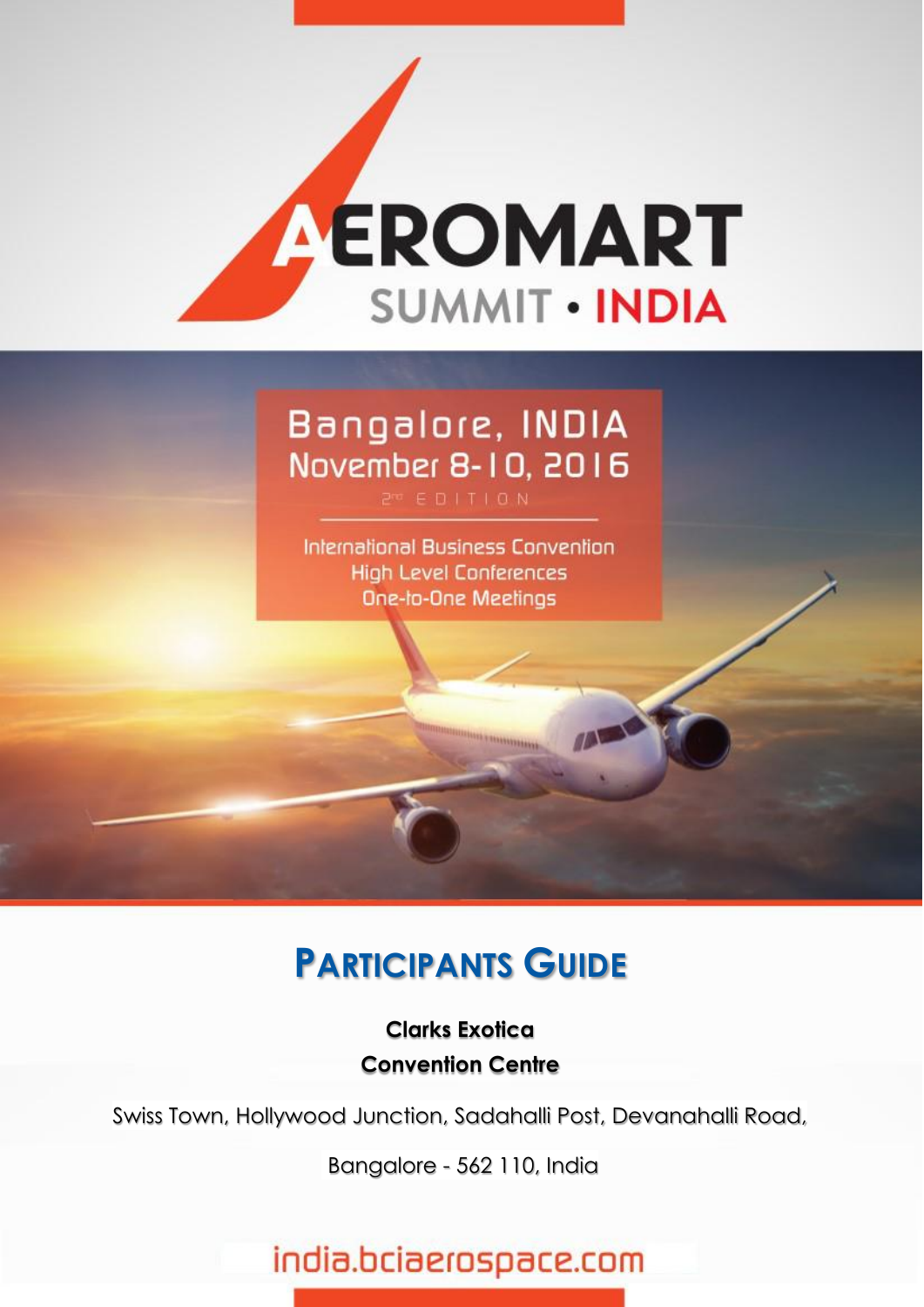| <b>CONTACTS</b>                    |
|------------------------------------|
| <b>SCHEDULE &amp; AGENDA</b>       |
| <b>RECEPTION DESK</b>              |
| <b>BOOTH SET-UP</b>                |
| <b>BOOTH FEATURES</b>              |
| <b>EXTRA FURNITURE, CUSTOMIZED</b> |
| <b>BOOTH, AUDIOVISUAL RENT</b>     |

**I[NTERNET](#page-3-1) ACCESS LUNCH, BREAK & C[OCKTAIL](#page-3-2) D[ELIVERY](#page-4-0) ADDRESS L[EAVING THE EXHIBITION](#page-4-1) HOTELS & A[CCOMMODATION](#page-4-2) A[CCESS TO THE VENUE](#page-5-0) P[ARKING](#page-6-0)**

### <span id="page-1-0"></span>**CONTACTS**

*Director/Conferences/Sponsorship*

**Quentin MOUNIER**  $\mathbf{0} \triangleq \mathbf{0}$ **[qmounier@advbe.com](mailto:qmounier@advbe.com)** T. +33 (0)1 41 86 41 18

*International Sales* 

**Andrea REINWART**

●0€ **[areinwart@advbe.com](mailto:areinwart@advbe.com)** T. +33 (0)1 41 86 41 54

*Sales in India*

BCI representative in INDIA: **Emmanuel BISI**



 *Communication/Marketing*

 **Remy FREIRE CABRAL**

09

 **[rfreirecabral@advbe.com](mailto:rfreirecabral@advbe.com)** T. +33 (0)1 41 86 41 30

*Logistics*

**Alexandra DUPONT**

**⊜ () [adupont@advbe.com](mailto:adupont@advbe.com)** T. +33 (0)1 41 86 41 49



**abe - Advanced Business Events** 35-37 rue des abondances – 92513 BOULOGNE Cedex **Tel :** +33(0)1 41 86 49 12 – **Fax :** +33(0)1 46 03 86 26 [http://www.advbe.com](http://www.advbe.com/)



**2**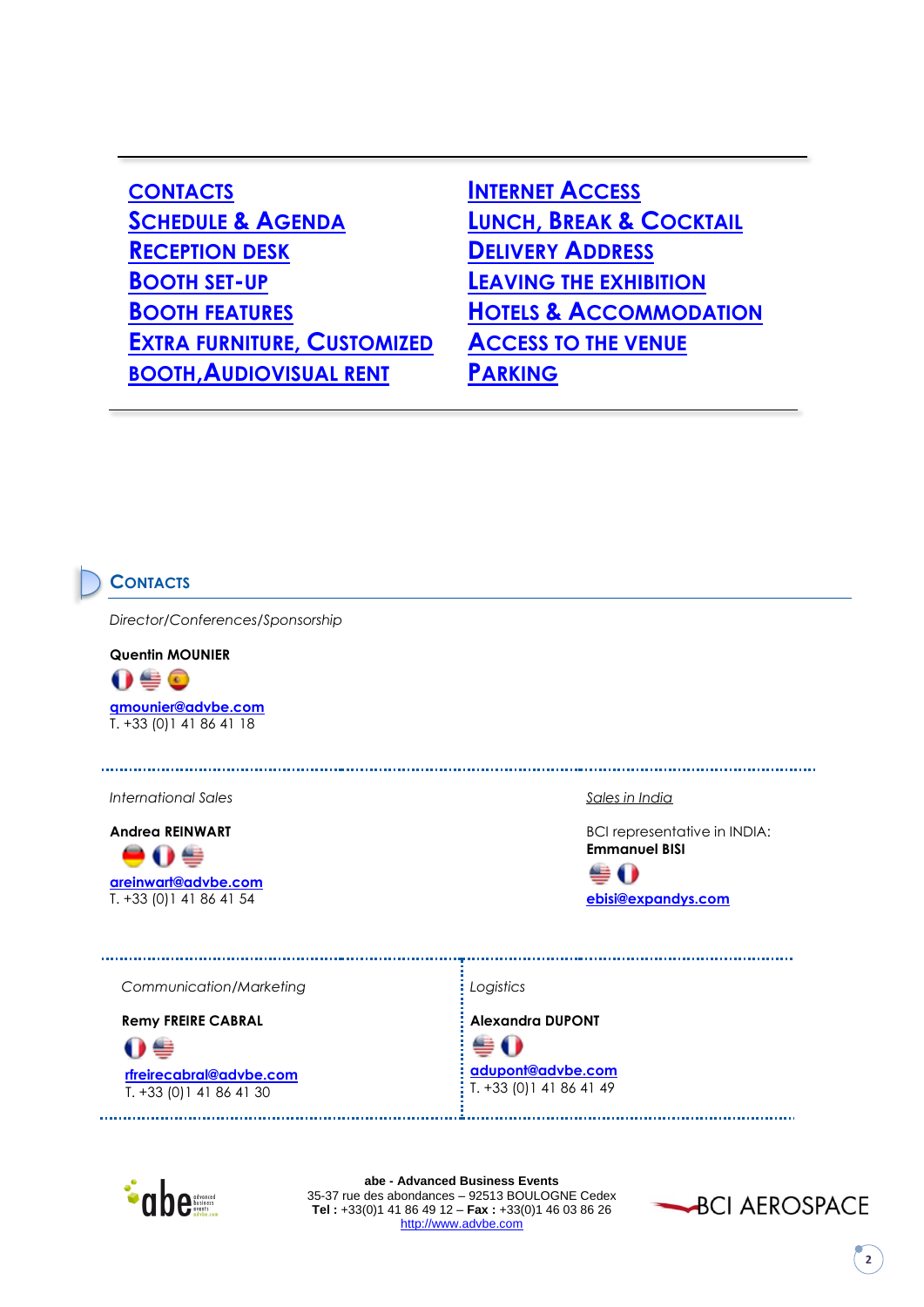Official details of ABE:



#### **BCI Aerospace / Aeromart Summit India**

A division of abe – Advanced Business Events<br>advanced and 25/37 rue des Abendereese, 89771 Beulemee d<sup>venced</sup> 35/37 rue des Abondances – 92771 Boulogne Cedex – France T. +33 1 41 86 41 50 • F. +33 1 46 03 86 26 • Email : **aeromart\_india@advbe.com** abe • SAS capital 50 000€ • RCS Nanterre B 515 013 506 00024 • NAF : 8230 Z

# <span id="page-2-0"></span>**SCHEDULE & AGENDA**

#### **Tuesday 8th November 2016 (1:30 P.M. – 5:30 P.M.) CLARKS EXOTICA Conference Hall**

**1:30-1:55 P.M**: Welcome at Clarks Exotica Conference Hall **2:00-5:30 P.M.:** Conferences

### **Wednesday 9th November 2016 (7:45 A.M. – 6:00 P.M.) CLARKS EXOTICA**

**7:45-9:30 A.M.:** Welcome at CLARKS EXOTICA exhibition Center **9:30-12:30** P.M.: One to One meetings **12:15-1:45** P.M.: Lunch **2:00-6:00** P.M.: One to One meetings

**8:00** P.M: Gala cocktail (reservation required)

#### **Thursday 10th November 2016 (8:00 A.M. – 3:30 P.M.) CLARKS EXOTICA**

**8:00-9:00 A.M.:** Welcome at CLARKS EXOTICA exhibition Center **9:30-12:00 P.M.:** One to One meetings **12:15-1:45 P.M.:** Lunch **2:00-3:30 P.M.:** One to One meetings

### <span id="page-2-1"></span>**RECEPTION DESK**

Upon arrival at CLARKS EXOTICA, all participants must go to the reception desk and collect their participant folders. The participant folder contains the following items:

- 
- 
- 
- Floor Plan & additional documents

<span id="page-2-2"></span>**BOOTH SET-UP**

Meeting Schedule Event Program

Aeromart Summit India offers hard walled booths. Each wall panel measures 1 m wide and 2.7 m high. **We strongly recommend that you bring graphics to customize your space (pop-up stands, rollups…)**, as long as they fit within the dimensions of the selected booth and do not stick out. You must bring necessary materials to hang or stick your graphics (chains, adhesives and so forth). Noisy machines or sound systems are not permitted. **It is strictly forbidden to drill into the panels**. Your booth is equipped with an electric outlet. You must bring multiple outlets if you're planning to use several devices.

Set up time will be run : **Monday 7th November afternoon:** 2:00 to 6:00 pm **Tuesday 8th November morning:** 9:30-12:00 pm **Wednesday 9th morning:** 7:45 – 9:15 am

# <span id="page-2-3"></span>**BOOTH FEATURES**



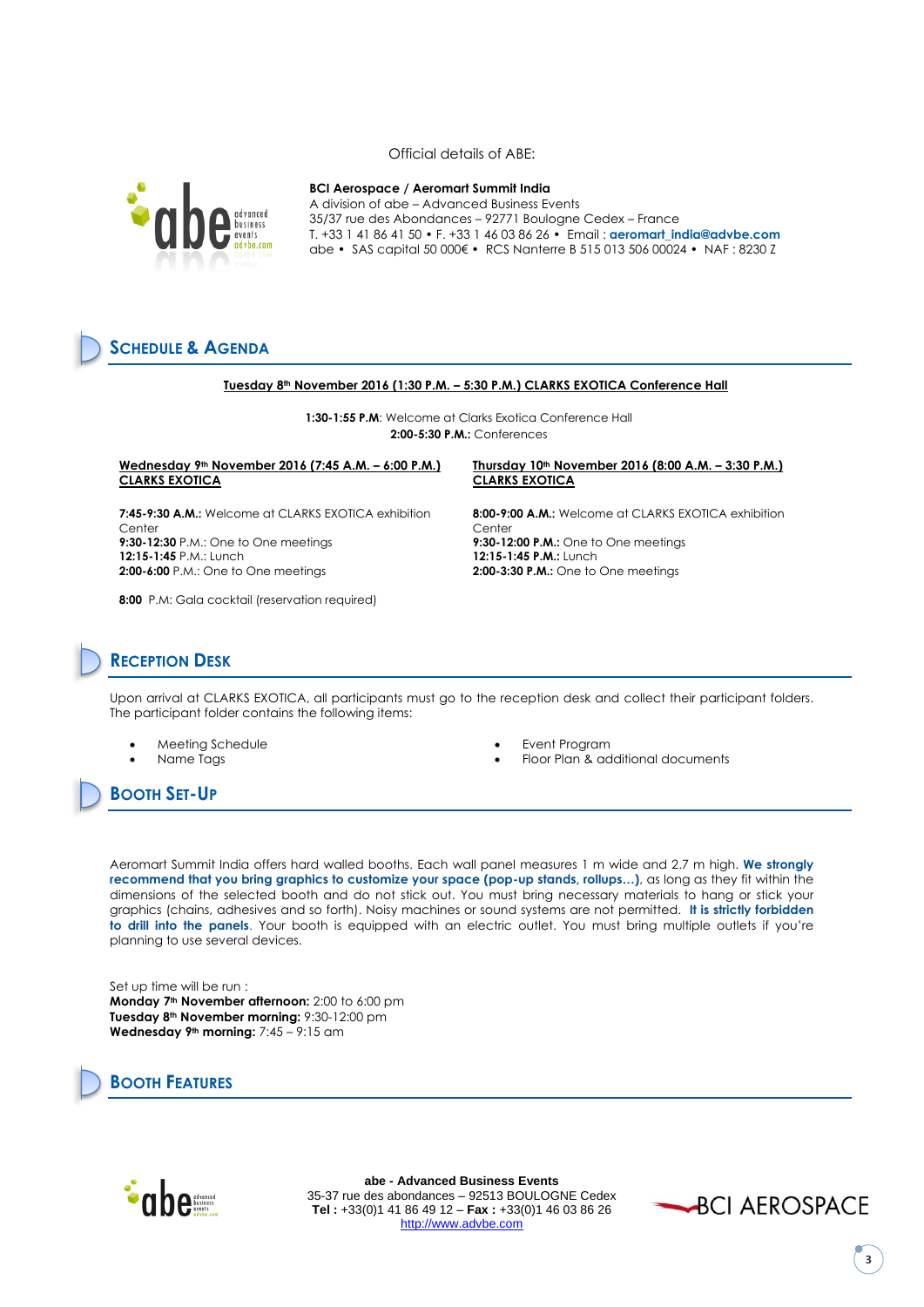Each wall panel measures 1m (3.3ft) wide and 2.7m (8ft) high. Exhibitors are welcome to bring pop-up stands, rollups and other graphics as long as they fit within the dimensions of the selected booth and do not stick out.

| 4sqm Booth Package<br>$4$ sqm $(2x2)$                                                                          | 8sqm Booth Package 8sqm (4x2)                                                    |
|----------------------------------------------------------------------------------------------------------------|----------------------------------------------------------------------------------|
|                                                                                                                |                                                                                  |
| Spot lights<br>٠<br>1 Table<br>3 Chairs<br>$\bullet$<br>Fascia Board<br>٠<br>Carpet<br>Power plug<br>$\bullet$ | Spot lights<br>2 Tables<br>6 Chairs<br>Fascia Board<br>Carpet<br>Power plug<br>٠ |

### <span id="page-3-0"></span>**EXTRA FURNITURE, CUSTOMIZED BOOTH, AUDIOVISUAL RENTAL**

If you want any further equipment, please contact our official provider **IDREAMS Trade & Events Pvt.Ltd** (All extra cost are at your charge):

**IDREAMS Trade & Events Pvt.Ltd** #443, 1st Floor, 1st B Cross, 7th Block, Koramangala, BANGALORE : 560095 E-Mail: [enquiry@idreamsevents.com](mailto:enquiry@idreamsevents.com) / copy t[o shaaz77@gmail.com](mailto:shaaz77@gmail.com) Tel: +080-4200-5087

Click [here](http://india.bciaerospace.com/images/2016/logistics/extraitems.pdf) to see the available items

# <span id="page-3-1"></span>**INTERNET ACCESS**

If you wish to have your own Internet connection at your booth you have the possibility to set up a **WIFI network connection** for the duration of the event.

The WiFi connection control will be on site on 9rd & 10th November 2016 and you will be able to pay it on-site if you have not selected it during your registration.

## <span id="page-3-2"></span>**BUSINESS LUNCH, COFFEE BREAK & COCKTAIL**

Business lunches will be served over the two days, **9hth & 10 th November 2016**.

In addition, please feel free to make the most of these lunches, arrange meetings in a more informal setting, you may be able to meet with companies with whom you don't have an officially scheduled meeting.



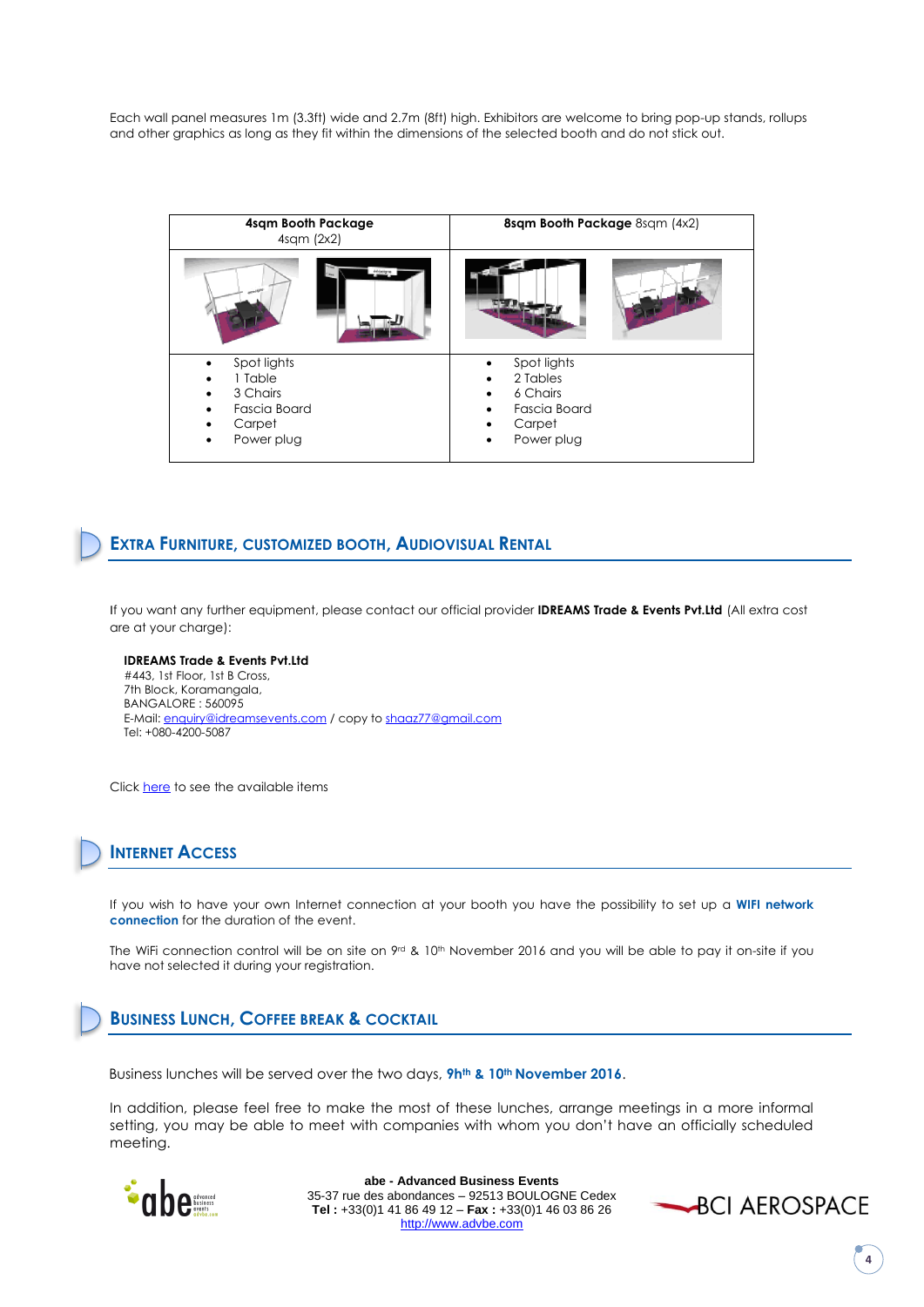You can enjoy the onsite café free of charge from 10:15 to 10:45 AM and from 15:15 to 15:45 PM.

# <span id="page-4-0"></span>**DELIVERY ADDRESS/SHIPPING/HANDLING**

All equipment deliveries for your booths should be sent to the following address, with the name of the company and the name of the event "AEROMART SUMMIT INDIA" clearly indicated on the delivery:

### **CLARKS EXOTICA, Convention Center**

**Clarks Exotica Resort & Spa, Hollywood Junction, Sadahalli Post, Devanahalli Road, Bangalore – 562110**

Clarks Exotica contact:

Kuldeep Singh +91 988 03 17 700 - [secmgr.blr@clarksexotica.com](mailto:secmgr.blr@clarksexotica.com)

Delivery date from Monday 7<sup>th</sup> November 2016.

### <span id="page-4-1"></span>**LEAVING THE EXHIBITION**

Mandatory date for materiel pick-up: Your materials and equipment must be picked up by your outbound carrier by 6:30 PM to 08:00 PM on Thursday 10th November from the convention center.

NOTE: You are recommended to attend all your belongings at all times. Advanced business events is not accountable for any damage or thefts of equipment that may arise. Any materials or equipment left unattended or behind by Thursday 10<sup>th</sup> November will be sent to a location that the organizer deems appropriate for the participant. NB this will be at cost and risk of said participant.

### <span id="page-4-2"></span>**HOTELS & ACCOMMODATION**

BCI aerospace has a partnership with Clarks Exotica hotel, so we recommend you to choose this hotel during your stay in Bangalore.

#### *Address:*

CLARKS EXOTICA HOTEL Swiss Town, Hollywood Junction, Sadahalli Post, Devanahalli Road , Bangalore – 562 110. Karnataka, India

Room Charges :

- INR 5500 + 21.7 % taxes for single occupancy\*
- INR 6000 + 21.7% taxes for double occupancy\*



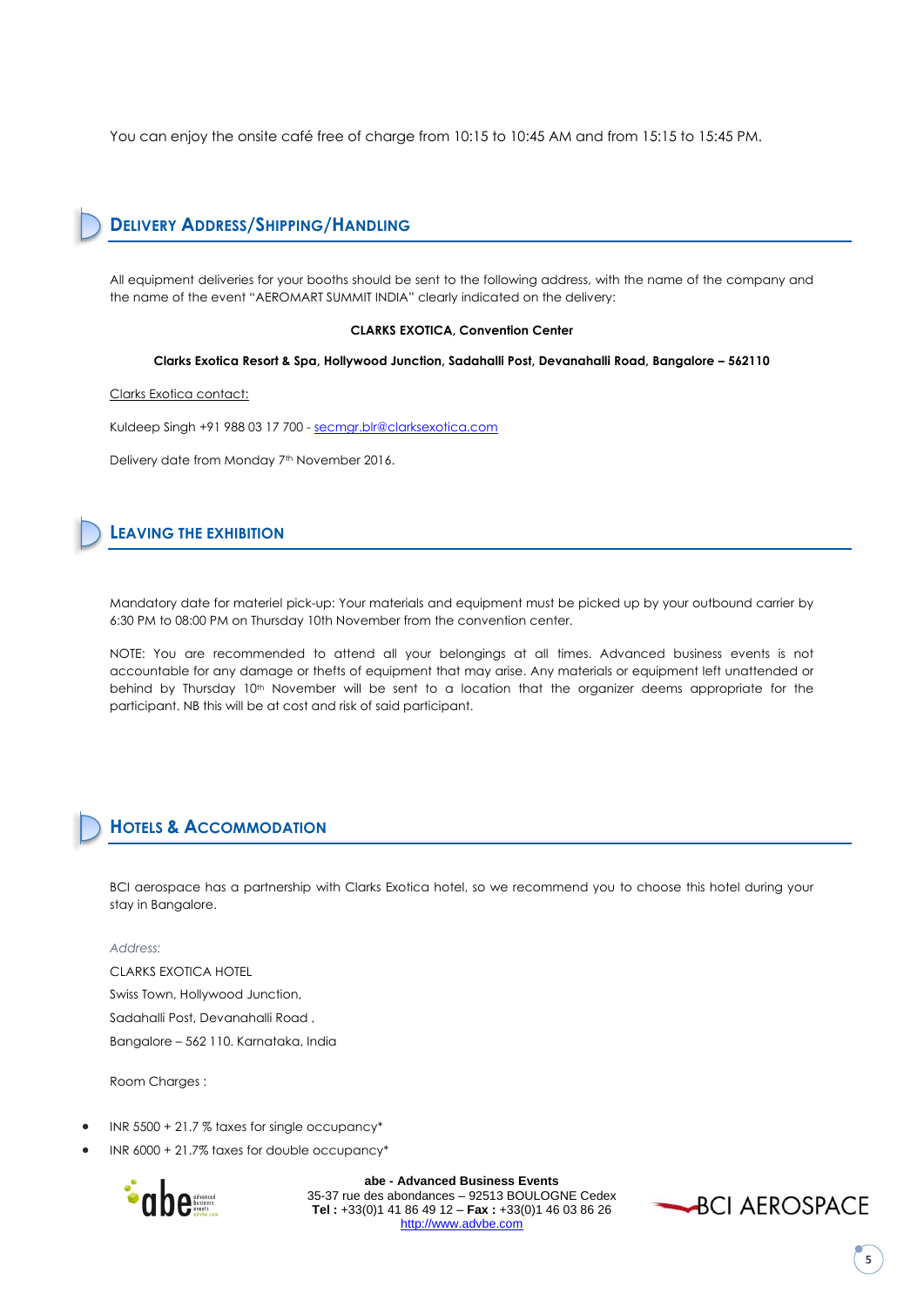### **\*Approximate prices**

The above rates are inclusive of buffet breakfast & Wi-Fi

*Reservation contact:* Mr. Pavan Telephone: +91 9008098302 Email: [asm.blr@clarksexotica.com](mailto:asm.blr@clarksexotica.com)

*Website:* <http://www.clarksexotica.com/>

Other accommodation options are also available on the website:

<http://india.bciaerospace.com/index.php/hotels-logisitcs>

# <span id="page-5-0"></span>**ACCESS TO THE VENUE**

Aeromart Summit India will be held at **CLARKS EXOTICA**, Bangalore. You will find the address and site contact details below:

### **Address:**

Swiss Town, Hollywood Junction, Sadahalli Post, Devanahalli Road, Bangalore - 562 110. Karnataka, India

**Phone:** +91 8071777000/29 **Fax:** +91 80 2204 4022 **Mobile:** +91 96111 91151

**Website:** <http://www.clarksexotica.com/>